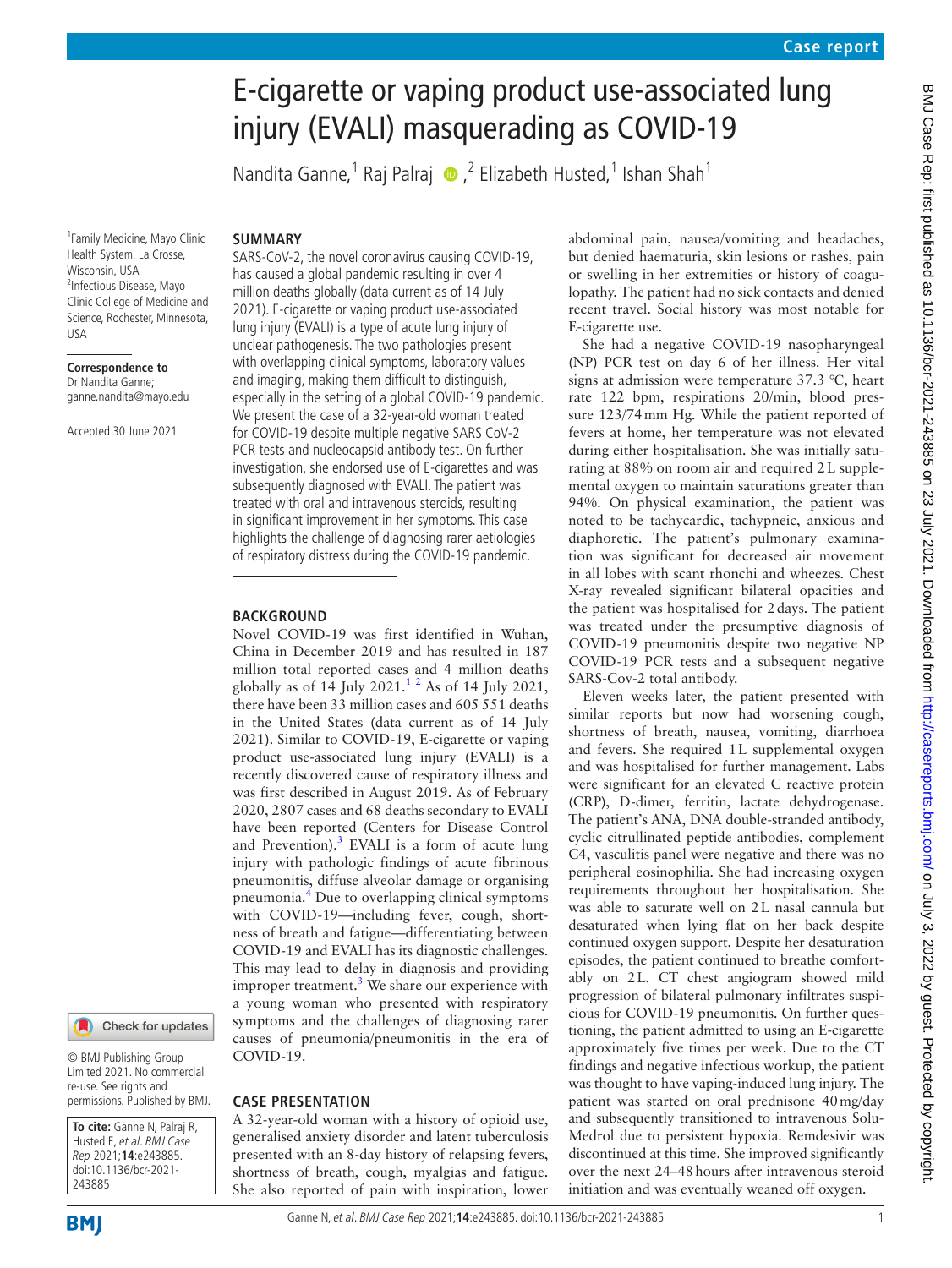

**Figure 1** Chest x-ray on admission; new diffuse bilateral pulmonary infiltrates in both upper and lower lungs.

#### <span id="page-1-0"></span>**INVESTIGATIONS**

The patient was hospitalised two times and received a similar workup each visit. On initial presentation, a urinalysis was ordered due to her flank pain and history of nephrolithiasis; it showed mixed flora. Urine culture subsequently showed white blood cells, red blood cells and bacteria. The following laboratory values were within normal limits: haemoglobin 12.7, haematocrit 37.8, leucocytes 7.7, lymphocytes level ranging from 0.94 to 1.34 with an upward trend during hospitalisation, platelet count 384, sodium 137, potassium 3.7, chloride 98, bicarbonate 22, blood urea nitrogen 11, creatinine 0.76, glucose 102, albumin 3.7, alkaline phosphatase 100, bilirubin 0.4. Abnormal labs included an anion gap of 17, aspartate aminotransferase (AST) 83, alanine aminotransferase (ALT) 53, D-dimer 871, lactate 2.4, procalcitonin 0.21, CRP >400, ferritin 706. Streptococcus pneumoniae antigen and legionella antigen were negative. Histoplasma, blastomyces and cryptococcus antigen and antibody were also negative. Her chest X-ray showed new diffuse bilateral pulmonary infiltrates in upper and lower lungs [\(figure](#page-1-0) 1). Her CT chest angiogram and pulmonary arteries showed diffuse bilateral pulmonary interstitial and ground-glass opacities but was negative for a pulmonary embolism ([figure](#page-1-1) 2). Her rheumatoid factor was mildly elevated at 18 and her ANCA vasculitis panel was negative. She was tested for COVID-19 NP PCR two times with negative results and her SARS-CoV-2 nucleocapsid total antibody was negative on discharge.

On readmission, the patient's liver function tests and D-dimer were normalised. Her troponin and thyroid-stimulating hormone were within normal limits. Her urinalysis continued to show trace leucocyte esterase and bacteria and her blood cultures continued to remain negative. Her influenza A and B PCR and SARS CoV-2 PCR were negative. Her chest X-ray during this admission shows significantly increased bilateral patchy hazy airspace opacities [\(figure](#page-1-2) 3). Her CT chest angiogram and pulmonary arteries showed mild progression of bilateral pulmonary infiltrates, further raising suspicion for COVID-19 pneumonitis and was negative for acute pulmonary embolism [\(figure](#page-2-0) 4). The



**Figure 2** Progression of disease with significantly increased bilateral patchy hazy airspace opacities.

<span id="page-1-1"></span>following laboratory values were within normal limits: haemoglobin 12.5, haematocrit 37.3, leucocytes 9.2, lymphocyte level ranging from 0.44 to 1.04, platelets 232, sodium 137, potassium 3.5, chloride 101, bicarbonate 23, anion gap 13, blood urea nitrogen 8, creatinine 0.72, calcium 9.2, glucose 108, AST 18, ALT 9, alkaline phosphatase 71, bilirubin 0.7. Other pertinent labs included lactate dehydrogenase 357, ferritin 379, D-dimer 604, CRP >400. The patient's urine drug screen was positive for tetrahydrocannabinol (THC).

#### **DIFFERENTIAL DIAGNOSIS**

The patient was initially suspected to have COVID-19 pneumonitis. Nonetheless, a broad differential was maintained including bacterial, viral pneumonia and acute eosinophilic pneumonitis as the patient had multiple negative COVID-19 NP PCR tests and a negative SARS COVID-19 total antibody. On further questioning, the patient also admitted to E-cigarette use, prompting suspicion for EVALI and had continued to use E-cigarettes between hospitalisations. Our case highlights the difficulties in diagnosing rarer aetiologies of respiratory distress during the

<span id="page-1-2"></span>

**Figure 3** CT chest on admission. Diffuse bilateral pulmonary interstitial and ground-glass opacities.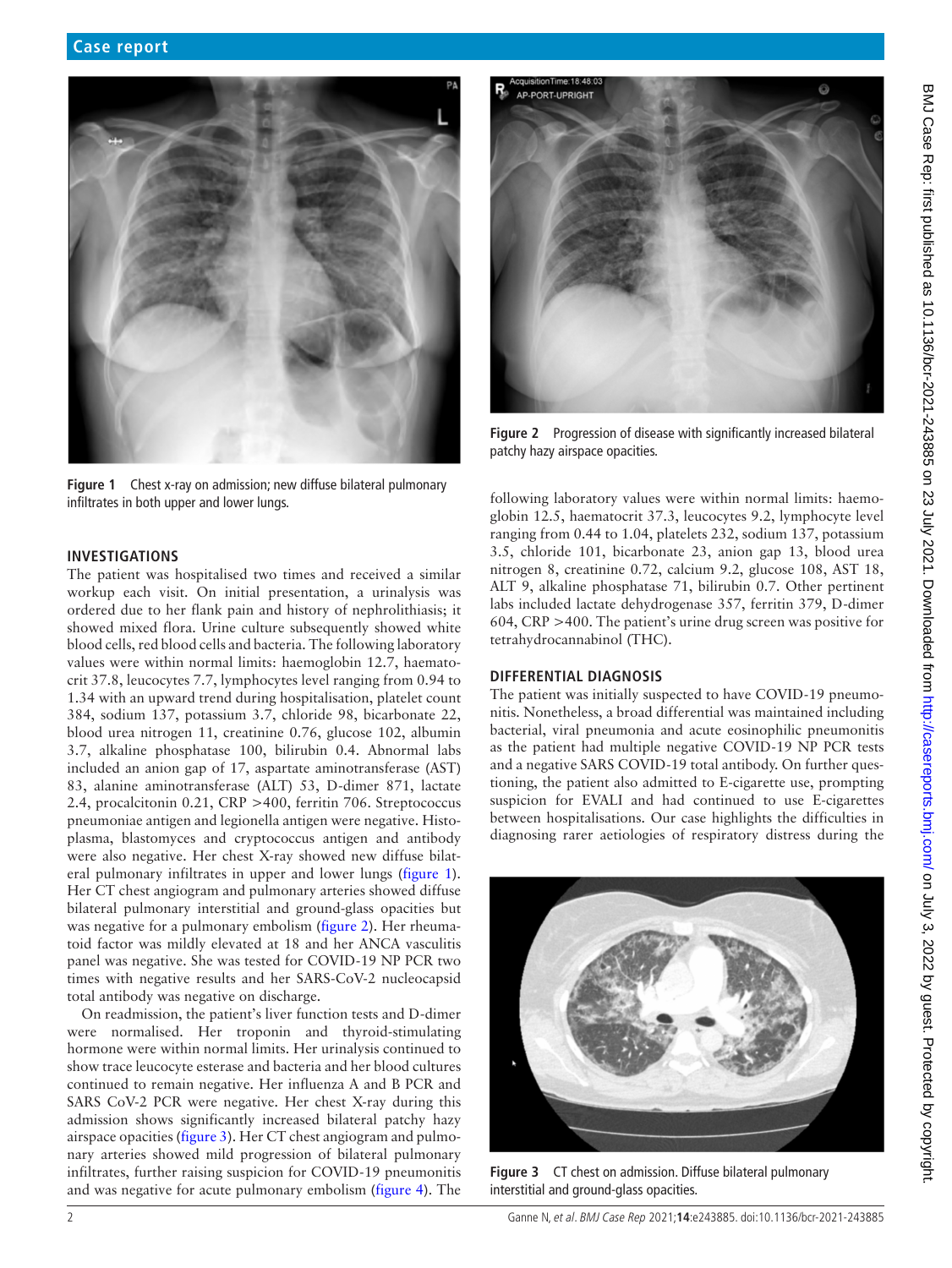

**Figure 4** CT chest on readmission. Mild progression of bilateral pulmonary infiltrates, suspicious for COVID-19 pneumonitis.

<span id="page-2-0"></span>COVID-19 pandemic. Due to the heightened sense of awareness and concern with SARS-CoV-2 infections, the patient was presumed to be positive even though PCR testing was negative two times. It was known that she was a smoker at the initial admission, but the significantly higher incidence of COVID-19 in smokers as well as rare diagnosis of EVALI led us to treat the patient with antivirals.

## **TREATMENT**

During the patient's first admission, she was treated with dexamethasone, ceftriaxone, azithromycin and intravenous fluids. The patient was noted to have a significantly improved condition on hospital day 2. She was weaned off the oxygen and steroids were held. Due to suspicion of an atypical or bacterial pneumonia, antibiotics were continued. During her rehospitalisation, intravenous remdesivir was used to empirically treat for COVID-19 despite negative tests. Infectious disease and pulmonary were consulted and she was initially started on oral prednisone 40mg/ day. This was transitioned to intravenous Solu-Medrol due to the patient's persistent hypoxia. She improved significantly in the next 24-48 hours after intravenous steroids and was weaned off oxygen.

## **OUTCOME AND FOLLOW-UP**

The patient was discharged in stable condition and counselled regarding the importance of eliminating tobacco and E-cigarettes use. Chest X-ray following discharge showed hazy bilateral infiltrates that appeared to have improved from the last examination. Due to this improvement, we plan to repeat her CT chest in 3months to confirm improvement of her lung pathology.

## **DISCUSSION**

EVALI is thought to be a type of acute lung injury with an unknown pathogenesis. E-cigarette use, especially those containing THC and/or vitamin E acetate, is a key risk factor for developing the disease process.<sup>[4](#page-3-3)</sup> Similarities in clinical presentation, laboratory studies and imaging studies make distinguishing between COVID-19 infection and EVALI challenging. Both disease processes present with similar initial symptoms, including cough, dyspnoea, fevers, vomiting, diarrhoea and headache[.4](#page-3-3) Similarly, laboratory studies including inflammatory markers (CRP, erythrocyte sedimentation rate, procalcitonin) and markers of coagulation may be unremarkable or elevated in both presentations and do not help distinguish between them. Furthermore, chest X-ray and CT have very similar findings

in both presentations, including diffuse hazy or consolidative opacities and ground-glass opacities, respectively.<sup>[4](#page-3-3)</sup> As well, both COVID-19 and EVALI are associated with worse outcomes in older adults or those with underlying chronic conditions, including cardiac and pulmonary disease. A national crosssectional online survey has found that COVID-19 diagnosis was five times more likely in E-cigarettes users, making finalising a diagnosis challenging.<sup>[5](#page-3-4)</sup> However, there are a few key differences that can be used to distinguish the two pathologies. EVALI can present with leucocytosis while COVID-19 often presents with lymphopenia. This trend was not observed in our patient, as she had normal white cell counts with normal and low lymphocyte counts, inconsistent with EVALI.<sup>[6](#page-3-5)</sup>

Additionally, E-cigarettes are used more commonly by younger adults, so EVALI often affects this population, rather than the older population seen in more severe cases of COVID-19.<sup>[6](#page-3-5)</sup>

COVID-19 diagnosis relies on SARS-Cov-2 by PCR and previous infections can be confirmed with SARS-CoV-2 total antibody; however, EVALI remains a diagnosis of exclusion. Despite multiple negative COVID-19 tests in our patient, she was treated for COVID-19 pneumonitis over the course of two hospitalisations due to high suspicion in the setting of the current pandemic and lack of definitive tests for EVALI. In the setting of pandemic, pretest probability of COVID-19 was considered high clinically. Though COVID-19 NP PCR has high analytical sensitivity and specificity, the clinical performance depends on the quality of specimen and time of testing in the course of illness. In the setting of high clinical suspicion, if initial NP COVID-19 PCR is negative, it is recommended to repeat it in 48–72hours to reduce rate of false-negative results. However, two negative COVID-19 PCR tests prompted evaluation for alternative diagnoses. This highlights the importance of understanding the sensitivity and specificity of COVID-19 tests being ordered. As well, earlier diagnosis can be made by including questions regarding E-cigarette use in the initial admission history and physical in patients with respiratory failure.

Delayed diagnosis results in delayed treatment in the setting of EVALI and subjects patients to other treatments of unknown efficacy. In general, COVID-19 infections in hospitalised patients are treated with remdesevir to reduce recovery time and dexamethasone if supplemental oxygen or ventilatory support is required. The utility of convalescent plasma and IL-6 pathway inhibitors in the treatment of COVID-19 is not well established at this time. Alternatively, the optimal treatment for EVALI is currently unknown. Patients are initially treated with empiric antibiotics to cover for possible community-acquired pneumonia.

## **Learning points**

- ► E-cigarette or vaping product use-associated lung injury (EVALI) and COVID-19 present with similar signs/symptoms and radiologic imaging. In patients with one or more negative COVID-19 tests, the differential should remain broad and EVALI should be considered.
- ► In patients suspected of having COVID-19 infection, a thorough history should be obtained, especially in the setting of negative COVID-19 tests.
- ► The optimal treatment for EVALI is currently unknown. Antibiotics are recommended to cover for possible community-acquired pneumonia and glucocorticoids are recommended in patients with worsening symptoms and hypoxemia, despite unknown efficacy.